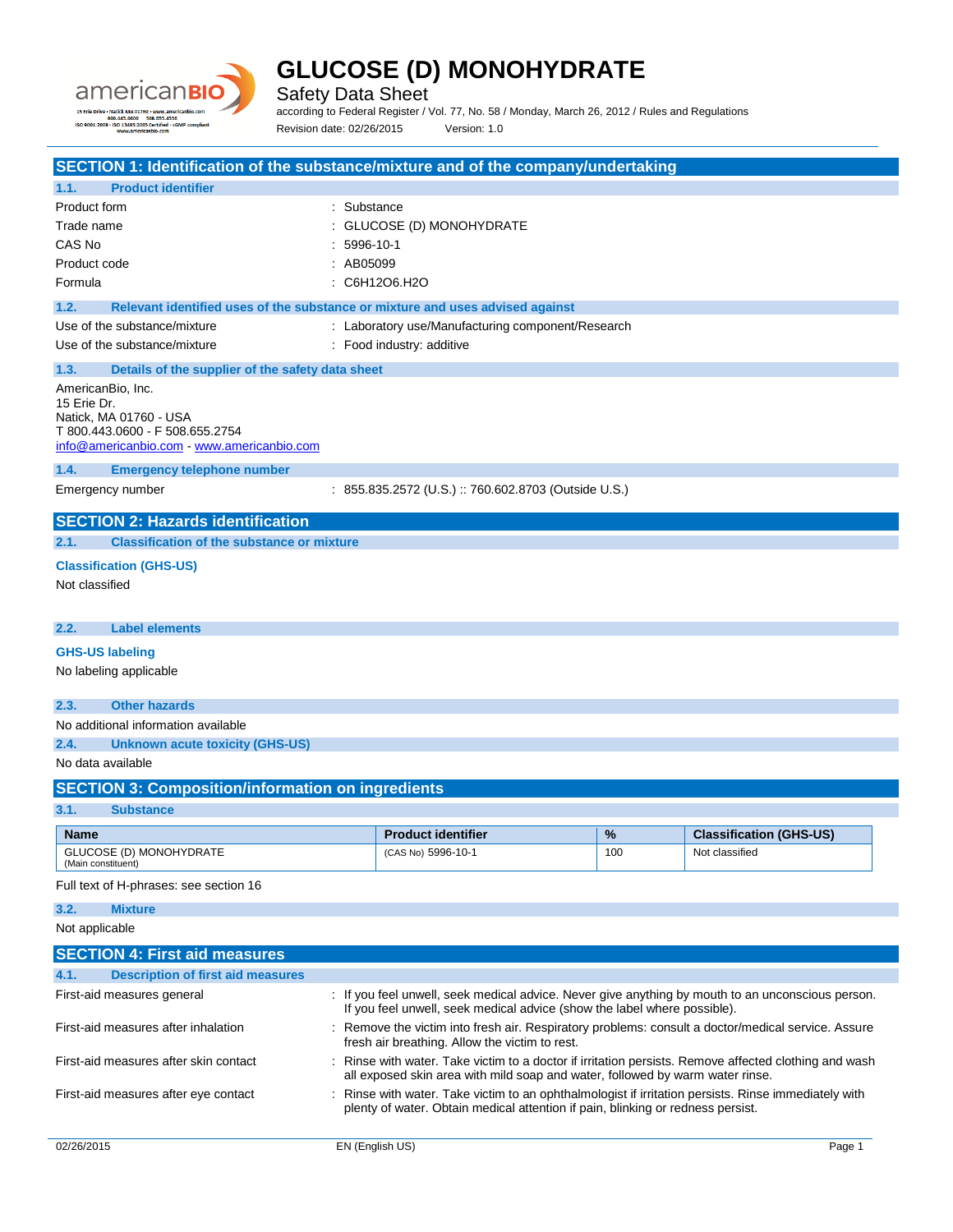## Safety Data Sheet

according to Federal Register / Vol. 77, No. 58 / Monday, March 26, 2012 / Rules and Regulations

| First-aid measures after ingestion                                  | : Rinse mouth with water. Call Poison Information Centre (www.big.be/antigif.htm). Consult a<br>doctor/medical service if you feel unwell. Rinse mouth. Do NOT induce vomiting. Obtain<br>emergency medical attention.                                                                                                                                                                                                            |  |
|---------------------------------------------------------------------|-----------------------------------------------------------------------------------------------------------------------------------------------------------------------------------------------------------------------------------------------------------------------------------------------------------------------------------------------------------------------------------------------------------------------------------|--|
| 4.2.<br>Most important symptoms and effects, both acute and delayed |                                                                                                                                                                                                                                                                                                                                                                                                                                   |  |
| Symptoms/injuries                                                   | : Not expected to present a significant hazard under anticipated conditions of normal use.                                                                                                                                                                                                                                                                                                                                        |  |
| Symptoms/injuries after inhalation                                  | No effects known.                                                                                                                                                                                                                                                                                                                                                                                                                 |  |
| Symptoms/injuries after skin contact                                | No effects known.                                                                                                                                                                                                                                                                                                                                                                                                                 |  |
| Symptoms/injuries after eye contact                                 | No effects known.                                                                                                                                                                                                                                                                                                                                                                                                                 |  |
| Symptoms/injuries after ingestion                                   | : No effects known.                                                                                                                                                                                                                                                                                                                                                                                                               |  |
| Chronic symptoms                                                    | : No effects known.                                                                                                                                                                                                                                                                                                                                                                                                               |  |
| 4.3.                                                                | Indication of any immediate medical attention and special treatment needed                                                                                                                                                                                                                                                                                                                                                        |  |
| No additional information available                                 |                                                                                                                                                                                                                                                                                                                                                                                                                                   |  |
| <b>SECTION 5: Firefighting measures</b>                             |                                                                                                                                                                                                                                                                                                                                                                                                                                   |  |
| <b>Extinguishing media</b><br>5.1.                                  |                                                                                                                                                                                                                                                                                                                                                                                                                                   |  |
| suitable extinguishing media                                        | : Water spray. Polyvalent foam. Alcohol-resistant foam. ABC powder. Carbon dioxide. Dry sand.<br>Foam. Dry powder. Carbon dioxide. Water spray. Sand.                                                                                                                                                                                                                                                                             |  |
| Unsuitable extinguishing media                                      | : No unsuitable extinguishing media known. Do not use a heavy water stream.                                                                                                                                                                                                                                                                                                                                                       |  |
| 5.2.<br>Special hazards arising from the substance or mixture       |                                                                                                                                                                                                                                                                                                                                                                                                                                   |  |
| Fire hazard                                                         | : DIRECT FIRE HAZARD. Most organic solids may burn if strongly heated. INDIRECT FIRE                                                                                                                                                                                                                                                                                                                                              |  |
| Explosion hazard                                                    | HAZARD. Heating increases the fire hazard.<br>DIRECT EXPLOSION HAZARD. Fine dust is explosive with air. INDIRECT EXPLOSION                                                                                                                                                                                                                                                                                                        |  |
|                                                                     | HAZARD. Dust cloud can be ignited by a spark.                                                                                                                                                                                                                                                                                                                                                                                     |  |
| Reactivity                                                          | : Upon combustion: CO and CO2 are formed.                                                                                                                                                                                                                                                                                                                                                                                         |  |
| 5.3.<br><b>Advice for firefighters</b>                              |                                                                                                                                                                                                                                                                                                                                                                                                                                   |  |
| Precautionary measures fire                                         | Exposure to fire/heat: keep upwind. Exposure to fire/heat: have neighbourhood close doors and<br>windows.                                                                                                                                                                                                                                                                                                                         |  |
| Firefighting instructions                                           | No specific fire-fighting instructions required. Use water spray or fog for cooling exposed<br>containers. Exercise caution when fighting any chemical fire. Avoid (reject) fire-fighting water to<br>enter environment.                                                                                                                                                                                                          |  |
| Protection during firefighting                                      | : Heat/fire exposure: compressed air/oxygen apparatus. Do not enter fire area without proper<br>protective equipment, including respiratory protection.                                                                                                                                                                                                                                                                           |  |
| <b>SECTION 6: Accidental release measures</b>                       |                                                                                                                                                                                                                                                                                                                                                                                                                                   |  |
| 6.1.                                                                | Personal precautions, protective equipment and emergency procedures                                                                                                                                                                                                                                                                                                                                                               |  |
| 6.1.1.<br>For non-emergency personnel                               |                                                                                                                                                                                                                                                                                                                                                                                                                                   |  |
| Protective equipment                                                | Gloves. Protective clothing. Dust cloud production: compressed air/oxygen apparatus. See<br>"Material-Handling" to select protective clothing.                                                                                                                                                                                                                                                                                    |  |
| Emergency procedures                                                | : Mark the danger area. Prevent dust cloud formation, e.g. by wetting. No naked flames. Evacuate<br>unnecessary personnel.                                                                                                                                                                                                                                                                                                        |  |
| Measures in case of dust release                                    | : In case of dust production: keep upwind. Dust production: have neighbourhood close doors and<br>windows. Dust production: stop engines and no smoking. In case of dust production: no naked<br>flames or sparks. Dust: spark-/explosionproof appliances/lighting equipment.                                                                                                                                                     |  |
| 6.1.2.<br>For emergency responders                                  |                                                                                                                                                                                                                                                                                                                                                                                                                                   |  |
| Protective equipment                                                | : Equip cleanup crew with proper protection.                                                                                                                                                                                                                                                                                                                                                                                      |  |
| Emergency procedures                                                | : Ventilate area.                                                                                                                                                                                                                                                                                                                                                                                                                 |  |
| 6.2.<br><b>Environmental precautions</b>                            |                                                                                                                                                                                                                                                                                                                                                                                                                                   |  |
|                                                                     | Prevent entry to sewers and public waters. Notify authorities if liquid enters sewers or public waters.                                                                                                                                                                                                                                                                                                                           |  |
|                                                                     |                                                                                                                                                                                                                                                                                                                                                                                                                                   |  |
| 6.3.<br>Methods and material for containment and cleaning up        |                                                                                                                                                                                                                                                                                                                                                                                                                                   |  |
| For containment                                                     | : Contain released substance, pump into suitable containers. Consult "Material-handling" to select<br>material of containers. Plug the leak, cut off the supply. Knock down/dilute dust cloud with water<br>spray. Powdered form: no compressed air for pumping over spills.                                                                                                                                                      |  |
| Methods for cleaning up                                             | : Stop dust cloud by humidifying. Scoop solid spill into closing containers. See "Material-handling"<br>for suitable container materials. Powdered: do not use compressed air for pumping over spills.<br>Clean contaminated surfaces with an excess of water. Wash clothing and equipment after<br>handling. On land, sweep or shovel into suitable containers. Minimize generation of dust. Store<br>away from other materials. |  |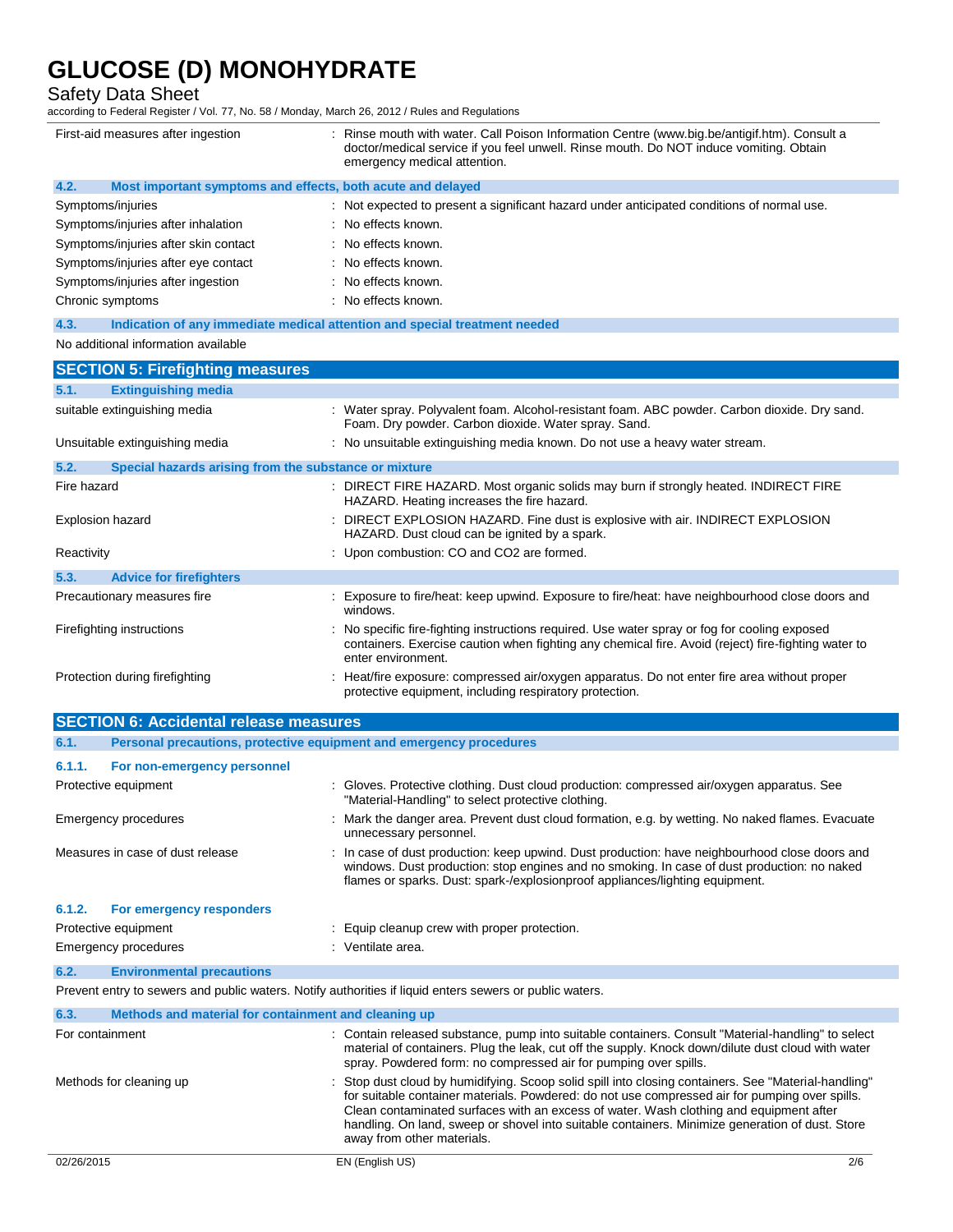Safety Data Sheet

according to Federal Register / Vol. 77, No. 58 / Monday, March 26, 2012 / Rules and Regulations

### **6.4. Reference to other sections**

See Heading 8. Exposure controls and personal protection.

| See Heading 8. Exposure controls and personal protection.            |                                                                                                                                                                                                                                                                                                                                                                                                                                                                                                                                                                                                                                                                                      |
|----------------------------------------------------------------------|--------------------------------------------------------------------------------------------------------------------------------------------------------------------------------------------------------------------------------------------------------------------------------------------------------------------------------------------------------------------------------------------------------------------------------------------------------------------------------------------------------------------------------------------------------------------------------------------------------------------------------------------------------------------------------------|
| <b>SECTION 7: Handling and storage</b>                               |                                                                                                                                                                                                                                                                                                                                                                                                                                                                                                                                                                                                                                                                                      |
| <b>Precautions for safe handling</b><br>7.1.                         |                                                                                                                                                                                                                                                                                                                                                                                                                                                                                                                                                                                                                                                                                      |
| Precautions for safe handling                                        | : Comply with the legal requirements. Thoroughly clean/dry the installation before use. Powdered<br>form: no compressed air for pumping over. Avoid raising dust. Keep away from naked<br>flames/heat. Finely divided: spark- and explosionproof appliances. Finely divided: keep away<br>from ignition sources/sparks. Observe normal hygiene standards. Keep container tightly closed.<br>Carry operations in the open/under local exhaust/ventilation or with respiratory protection. Wash<br>hands and other exposed areas with mild soap and water before eat, drink or smoke and when<br>leaving work. Provide good ventilation in process area to prevent formation of vapor. |
| Conditions for safe storage, including any incompatibilities<br>7.2. |                                                                                                                                                                                                                                                                                                                                                                                                                                                                                                                                                                                                                                                                                      |
| Storage conditions                                                   | : Keep only in the original container in a cool, well ventilated place away from : Direct sunlight.<br>Keep container closed when not in use.                                                                                                                                                                                                                                                                                                                                                                                                                                                                                                                                        |
| Incompatible products                                                | : Strong bases, strong acids.                                                                                                                                                                                                                                                                                                                                                                                                                                                                                                                                                                                                                                                        |
| Incompatible materials                                               | : Sources of ignition. Direct sunlight.                                                                                                                                                                                                                                                                                                                                                                                                                                                                                                                                                                                                                                              |
| Heat-ignition                                                        | KEEP SUBSTANCE AWAY FROM: heat sources. ignition sources.                                                                                                                                                                                                                                                                                                                                                                                                                                                                                                                                                                                                                            |
| Prohibitions on mixed storage                                        | : KEEP SUBSTANCE AWAY FROM: oxidizing agents. water/moisture.                                                                                                                                                                                                                                                                                                                                                                                                                                                                                                                                                                                                                        |
| Storage area                                                         | : Store in a dry area. Store at room temperature. Meet the legal requirements.                                                                                                                                                                                                                                                                                                                                                                                                                                                                                                                                                                                                       |
| Special rules on packaging                                           | : SPECIAL REQUIREMENTS: closing. watertight. dry. correctly labelled. meet the legal<br>requirements. Secure fragile packagings in solid containers.                                                                                                                                                                                                                                                                                                                                                                                                                                                                                                                                 |
| Packaging materials                                                  | : SUITABLE MATERIAL: plastics. cardboard. MATERIAL TO AVOID: No data available.                                                                                                                                                                                                                                                                                                                                                                                                                                                                                                                                                                                                      |
| 7.3.<br>Specific end use(s)                                          |                                                                                                                                                                                                                                                                                                                                                                                                                                                                                                                                                                                                                                                                                      |
| No additional information available                                  |                                                                                                                                                                                                                                                                                                                                                                                                                                                                                                                                                                                                                                                                                      |
| <b>SECTION 8: Exposure controls/personal protection</b>              |                                                                                                                                                                                                                                                                                                                                                                                                                                                                                                                                                                                                                                                                                      |
| 8.1.<br><b>Control parameters</b>                                    |                                                                                                                                                                                                                                                                                                                                                                                                                                                                                                                                                                                                                                                                                      |
| No additional information available                                  |                                                                                                                                                                                                                                                                                                                                                                                                                                                                                                                                                                                                                                                                                      |
| 8.2.<br><b>Exposure controls</b>                                     |                                                                                                                                                                                                                                                                                                                                                                                                                                                                                                                                                                                                                                                                                      |
| Personal protective equipment                                        | : Avoid all unnecessary exposure.                                                                                                                                                                                                                                                                                                                                                                                                                                                                                                                                                                                                                                                    |
| Materials for protective clothing                                    | : GIVE EXCELLENT RESISTANCE: No data available. GIVE GOOD RESISTANCE: butyl rubber.<br>chlorosulfonated polyethylene. neoprene. viton. GIVE LESS RESISTANCE: No data available.<br>GIVE POOR RESISTANCE: No data available.                                                                                                                                                                                                                                                                                                                                                                                                                                                          |
| Hand protection                                                      | Gloves. Wear protective gloves.                                                                                                                                                                                                                                                                                                                                                                                                                                                                                                                                                                                                                                                      |
| Eye protection                                                       | : Safety glasses. In case of dust production: protective goggles. Chemical goggles or safety<br>glasses.                                                                                                                                                                                                                                                                                                                                                                                                                                                                                                                                                                             |
| Skin and body protection                                             | : Protective clothing.                                                                                                                                                                                                                                                                                                                                                                                                                                                                                                                                                                                                                                                               |
| Respiratory protection                                               | Dust production: dust mask with filter type P1. Wear approved mask.                                                                                                                                                                                                                                                                                                                                                                                                                                                                                                                                                                                                                  |
| Other information                                                    | : When using, do not eat, drink or smoke.                                                                                                                                                                                                                                                                                                                                                                                                                                                                                                                                                                                                                                            |
| <b>SECTION 9: Physical and chemical properties</b>                   |                                                                                                                                                                                                                                                                                                                                                                                                                                                                                                                                                                                                                                                                                      |
| Information on basic physical and chemical properties<br>9.1.        |                                                                                                                                                                                                                                                                                                                                                                                                                                                                                                                                                                                                                                                                                      |

| 02/26/2015                                  | EN (English US)     | 3/6 |
|---------------------------------------------|---------------------|-----|
| Flash point                                 | : No data available |     |
| Boiling point                               | : No data available |     |
| Freezing point                              | : No data available |     |
| Melting point                               | : No data available |     |
| Relative evaporation rate (butyl acetate=1) | : No data available |     |
| pH solution                                 | $: 10\%$            |     |
| рH                                          | $: 6(10\%)$         |     |
| Odor threshold                              | : No data available |     |
| Odor                                        | : Odourless.        |     |
| Color                                       | : White.            |     |
| Molecular mass                              | : $198.18$ g/mol    |     |
| Appearance                                  | : Solid. Powder.    |     |
| Physical state                              | : Solid             |     |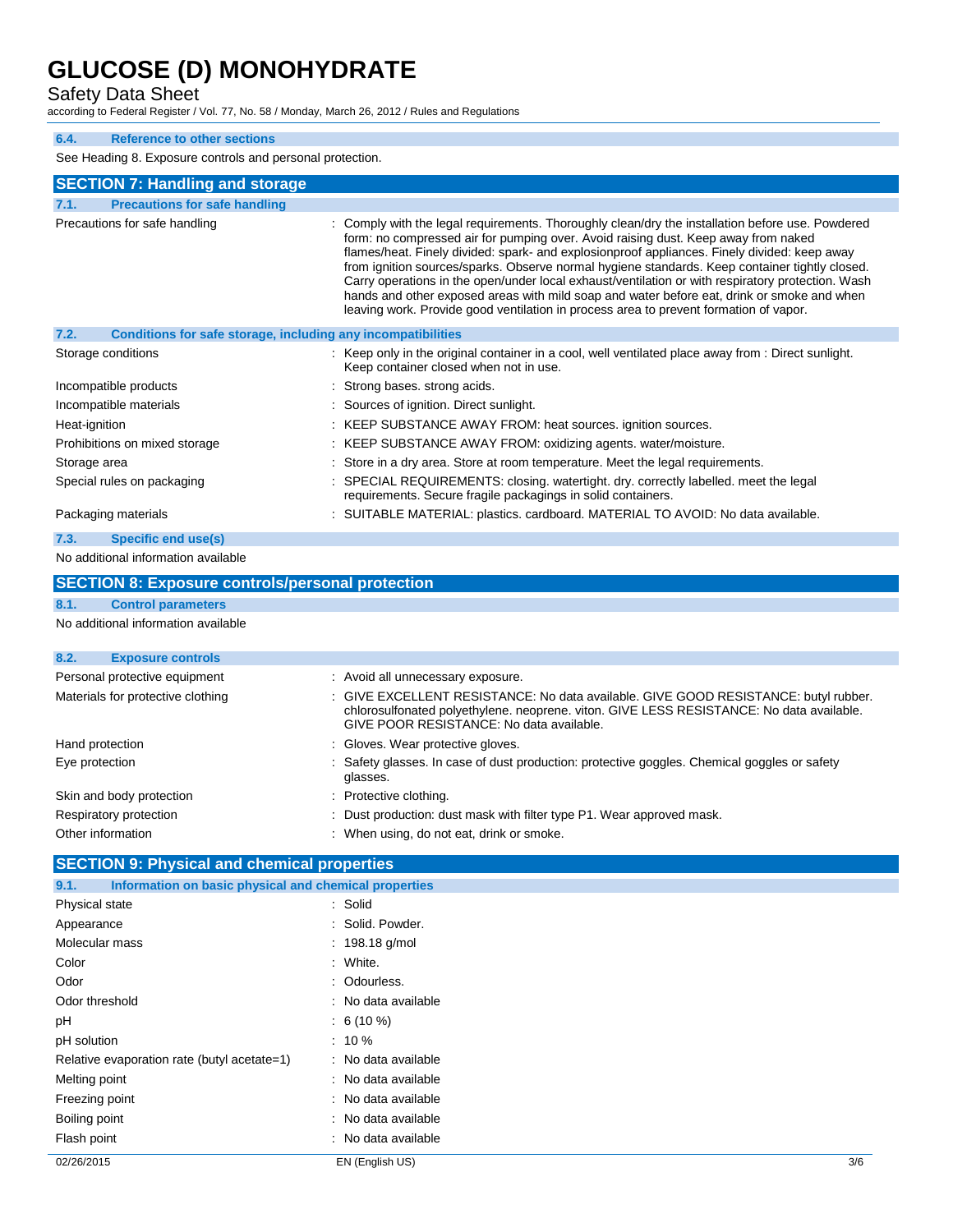### Safety Data Sheet

according to Federal Register / Vol. 77, No. 58 / Monday, March 26, 2012 / Rules and Regulations

| aboording to Fodoral Rogiotor / Vol. Fr, Ro. 66 / Monday, Maron 20, 2012 / Raioo dha Rogalationo |                                     |
|--------------------------------------------------------------------------------------------------|-------------------------------------|
| Self ignition temperature                                                                        | : No data available                 |
| Decomposition temperature                                                                        | No data available                   |
| Flammability (solid, gas)                                                                        | : No data available                 |
| Vapor pressure                                                                                   | No data available                   |
| Relative vapor density at 20 °C                                                                  | : No data available                 |
| Relative density                                                                                 | : 1.5                               |
| Density                                                                                          | : $1544 \text{ kg/m}^3$             |
| Solubility                                                                                       | Soluble in water.<br>Water: soluble |
| Log Pow                                                                                          | : No data available                 |
| Log Kow                                                                                          | : No data available                 |
| Viscosity, kinematic                                                                             | : No data available                 |
| Viscosity, dynamic                                                                               | No data available                   |
| <b>Explosive properties</b>                                                                      | No data available                   |
| Oxidizing properties                                                                             | No data available                   |
| <b>Explosive limits</b>                                                                          | : No data available                 |
| <b>Other information</b><br>9.2.                                                                 |                                     |
| VOC content                                                                                      | $: 0 \%$                            |
| Other properties                                                                                 | : Hygroscopic.                      |
| <b>SECTION 10: Stability and reactivity</b>                                                      |                                     |
| 10.1.<br><b>Reactivity</b>                                                                       |                                     |
| Upon combustion: CO and CO2 are formed.                                                          |                                     |
| 10.2.<br><b>Chemical stability</b>                                                               |                                     |
| Hygroscopic. Not established.                                                                    |                                     |
| 10.3.<br><b>Possibility of hazardous reactions</b>                                               |                                     |
| Not established.                                                                                 |                                     |
| <b>Conditions to avoid</b><br>10.4.                                                              |                                     |
| Direct sunlight. Extremely high or low temperatures.                                             |                                     |
| 10.5.<br><b>Incompatible materials</b>                                                           |                                     |

strong acids. Strong bases.

### **10.6. Hazardous decomposition products**

fume. Carbon monoxide. Carbon dioxide.

## **SECTION 11: Toxicological information 11.1. Information on toxicological effects**

| Acute toxicity                                   | : Not classified                      |
|--------------------------------------------------|---------------------------------------|
| GLUCOSE (D) MONOHYDRATE ( \f )5996-10-1          |                                       |
| LD50 oral rat                                    | > 25800 mg/kg (Rat; Literature study) |
| Skin corrosion/irritation                        | : Not classified                      |
|                                                  | pH: 6 (10 %)                          |
| Serious eye damage/irritation                    | : Not classified                      |
|                                                  | pH: 6 (10 %)                          |
| Respiratory or skin sensitization                | : Not classified                      |
| Germ cell mutagenicity                           | : Not classified                      |
| Carcinogenicity                                  | : Not classified                      |
| Reproductive toxicity                            | : Not classified                      |
| Specific target organ toxicity (single exposure) | : Not classified                      |
|                                                  |                                       |
| Specific target organ toxicity (repeated         | : Not classified                      |
| exposure)                                        |                                       |
|                                                  |                                       |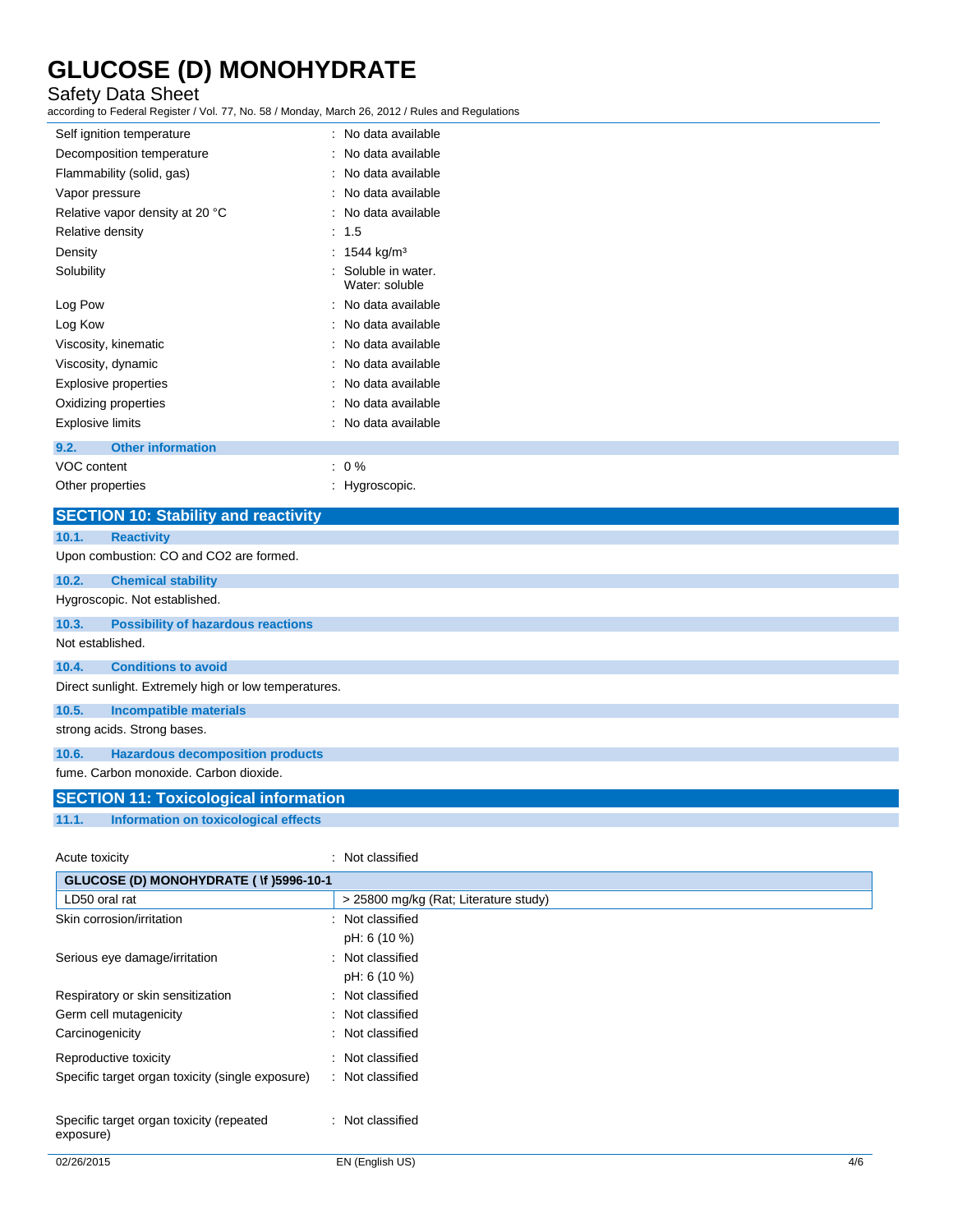Safety Data Sheet

according to Federal Register / Vol. 77, No. 58 / Monday, March 26, 2012 / Rules and Regulations

| iccording to Federal Register / Vol. 77, No. 58 / Monday, March 26, 2012 / Rules and Regulations                     |                                                                                                                           |  |
|----------------------------------------------------------------------------------------------------------------------|---------------------------------------------------------------------------------------------------------------------------|--|
| Aspiration hazard                                                                                                    | : Not classified                                                                                                          |  |
| Potential Adverse human health effects and<br>symptoms                                                               | : Based on available data, the classification criteria are not met.                                                       |  |
| Symptoms/injuries after inhalation                                                                                   | : No effects known.                                                                                                       |  |
| Symptoms/injuries after skin contact                                                                                 | : No effects known.                                                                                                       |  |
| Symptoms/injuries after eye contact                                                                                  | : No effects known.                                                                                                       |  |
| Symptoms/injuries after ingestion                                                                                    | No effects known.                                                                                                         |  |
| Chronic symptoms                                                                                                     | : No effects known.                                                                                                       |  |
|                                                                                                                      |                                                                                                                           |  |
| <b>SECTION 12: Ecological information</b>                                                                            |                                                                                                                           |  |
| 12.1.<br><b>Toxicity</b>                                                                                             |                                                                                                                           |  |
| Ecology - air                                                                                                        | : Not classified as dangerous for the ozone layer (Regulation (EC) No 1005/2009).                                         |  |
| Ecology - water                                                                                                      | : Mild water pollutant (surface water). No data available on ecotoxicity.                                                 |  |
| 12.2.<br><b>Persistence and degradability</b>                                                                        |                                                                                                                           |  |
| <b>GLUCOSE (D) MONOHYDRATE (5996-10-1)</b>                                                                           |                                                                                                                           |  |
| Persistence and degradability                                                                                        | Readily biodegradable in water. Not established.                                                                          |  |
| 12.3.<br><b>Bioaccumulative potential</b>                                                                            |                                                                                                                           |  |
| GLUCOSE (D) MONOHYDRATE (5996-10-1)                                                                                  |                                                                                                                           |  |
| Bioaccumulative potential                                                                                            | No bioaccumulation data available. Not established.                                                                       |  |
| 12.4.<br><b>Mobility in soil</b>                                                                                     |                                                                                                                           |  |
| No additional information available                                                                                  |                                                                                                                           |  |
| 12.5.<br><b>Other adverse effects</b>                                                                                |                                                                                                                           |  |
| Other information                                                                                                    | : Avoid release to the environment.                                                                                       |  |
|                                                                                                                      |                                                                                                                           |  |
| <b>SECTION 13: Disposal considerations</b>                                                                           |                                                                                                                           |  |
| 13.1.<br><b>Waste treatment methods</b>                                                                              |                                                                                                                           |  |
| Waste disposal recommendations                                                                                       | Remove to an authorized waste treatment plant. Dispose in a safe manner in accordance with<br>local/national regulations. |  |
| Additional information                                                                                               | : LWCA (the Netherlands): KGA category 03. Can be considered as non hazardous waste<br>according to Directive 2008/98/EC. |  |
| Ecology - waste materials                                                                                            | : Avoid release to the environment.                                                                                       |  |
| <b>SECTION 14: Transport information</b>                                                                             |                                                                                                                           |  |
| In accordance with DOT                                                                                               |                                                                                                                           |  |
| No dangerous good in sense of transport regulations                                                                  |                                                                                                                           |  |
| <b>Additional information</b>                                                                                        |                                                                                                                           |  |
| Other information                                                                                                    | : No supplementary information available.                                                                                 |  |
|                                                                                                                      |                                                                                                                           |  |
| <b>ADR</b>                                                                                                           |                                                                                                                           |  |
| Transport document description                                                                                       | : UN N/A                                                                                                                  |  |
| Packing group (ADR)                                                                                                  | : N/A                                                                                                                     |  |
| Hazard identification number (Kemler No.)                                                                            | : N/A                                                                                                                     |  |
| Classification code (ADR)                                                                                            | : N/A                                                                                                                     |  |
|                                                                                                                      |                                                                                                                           |  |
| <b>Transport by sea</b>                                                                                              |                                                                                                                           |  |
| No additional information available                                                                                  |                                                                                                                           |  |
| <b>Air transport</b>                                                                                                 |                                                                                                                           |  |
|                                                                                                                      |                                                                                                                           |  |
| No additional information available                                                                                  |                                                                                                                           |  |
| <b>SECTION 15: Regulatory information</b>                                                                            |                                                                                                                           |  |
| 15.1. US Federal regulations                                                                                         |                                                                                                                           |  |
| GLUCOSE (D) MONOHYDRATE (5996-10-1)<br>Not listed on the United States TSCA (Toxic Substances Control Act) inventory |                                                                                                                           |  |